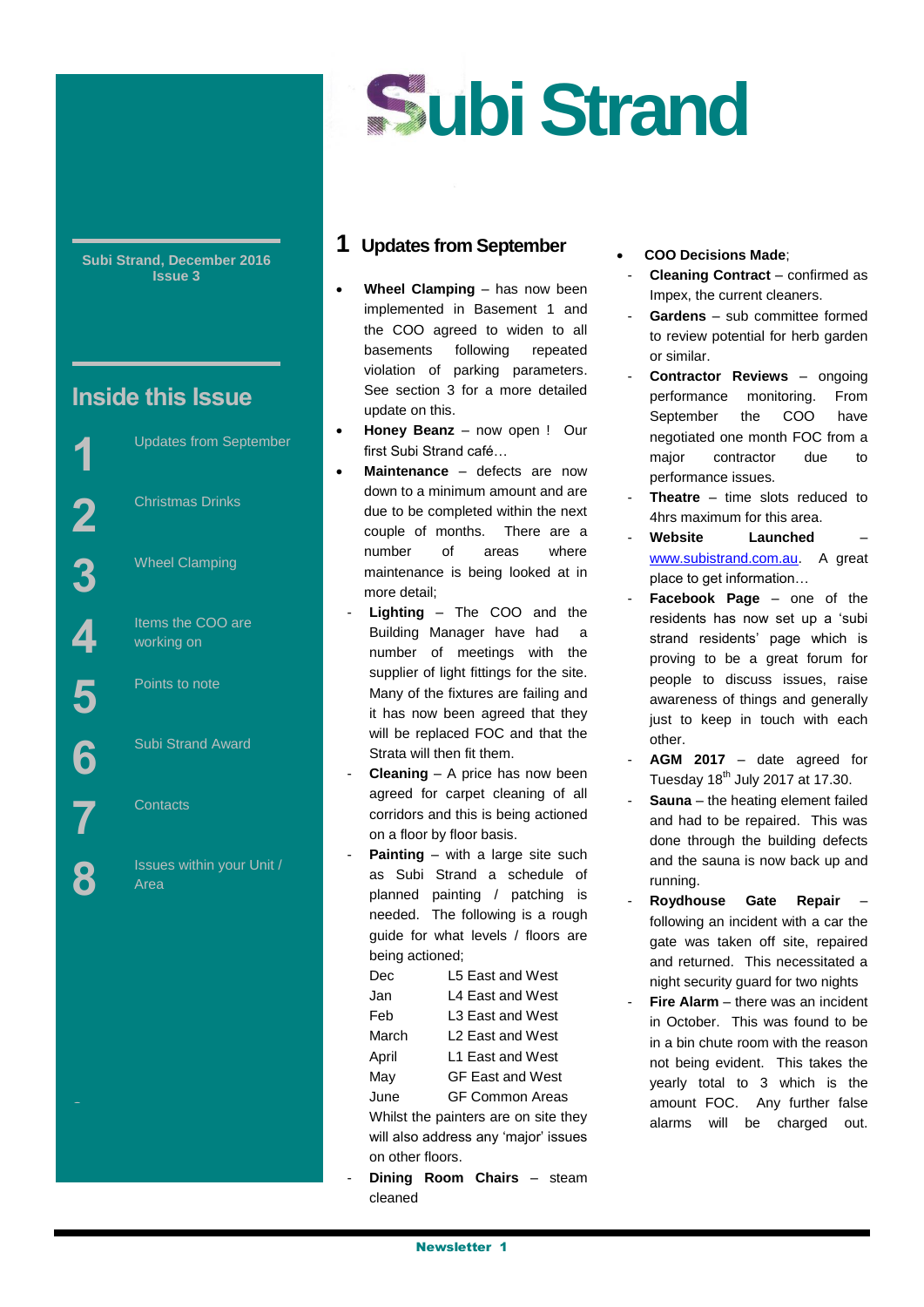## **2 - Christmas Drinks**



There will be a Christmas 'get together' in the residents lounge where you can meet and greet your fellow neighbours in Subi Strand.

So get in the 'Christmas Spirit' and come down and say 'hi'…..

**Date** Friday 23<sup>rd</sup> December **Time** 6pm – 8pm **BYO** Drinks and Nibbles **Provided** Eskies & Ice, Plastic Cups and Music



## **3 – Wheel Clamping**

As most people are aware it was voted at the 2016 AGM to install wheel clamping in Basement 1 only. The B1 area is for commercial visitor parking only and only **authorized** people are allowed to contact DTZ for wheel clamping.

At the meeting it was discussed about putting clamping in all basements but this was deemed un-necessary at the time.

Basement 1 went 'live' with wheel clamping in November and it had an immediate effect within that area. Overnight the area was kept clear and it was deemed a success…………. However………. All that this did was push the problem onto the residents and owners.

It was initially thought that the amount of 'illegal' parking in B1 was as a result of 'opportunistic' parking during the day and visitors at night. What has become apparent is that actual residents are illegally parking and are now affecting other residents in Basements 2 and 3.

Signs have been put up in the lifts requesting that people respect other residents parking, however, as the issue seems to be a daily occurrence the COO have now agreed to wheel clamping all basements.

Cars are being parked in areas that are not parking areas (i.e. in the driveway of basements and in 'nooks' as shown below. Some examples of residents ignoring the rules;



**Common courtesy should prevent residents from parking in other residents car bays or in areas that are not official parking areas.** 

**It should not take enforced wheel clamping to stop a few selfish residents abusing the system. All basements will soon have wheel clamping.**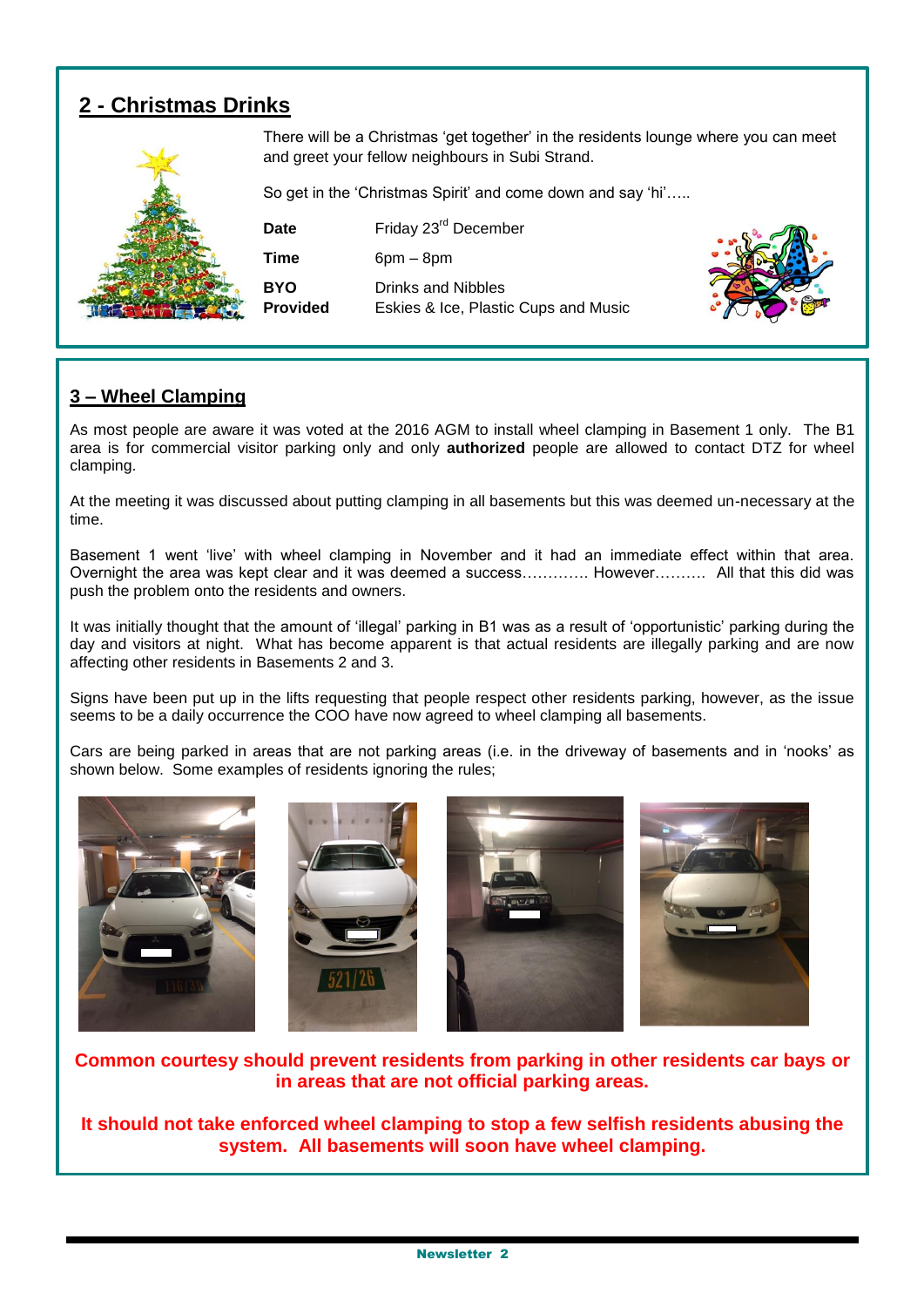## **4 – Items the COO are Working On;**

#### **CCTV**

The Council of Owners are currently undergoing a review of the CCTV coverage for the building. There have been a number of security incidents within the last 12 months and it is thought that we should extend the current coverage as there are some 'black spots'.

Over the course of the next couple of months you will see current cameras moved location and additional cameras installed.

#### **Gardens**

A small sub-committee has been set up to look at the possibility of a herb garden and/or other garden ideas. The COO are awaiting a proposal and will then review.

#### **Communication**

The COO continually look at how to communicate what is happening within the complex and how residents and tenants can feel part of a community and more involved. The following are the channels being used;

- Quarterly Newsletter
- **Website**
- Facebook Page (new)
- Lift Notice Boards
- Mailbox room Notice Boards (Dec/Jan)
- Emails to owners
- Monthly updates form COO meetings (new)

It is impossible to please everyone all of the time but the COO are very committed to ensuring everyone is informed and that the decisions made are right for the building and for the owners and residents.

#### **Fire Doors**

We are currently reviewing the procedure for testing fire doors in common areas.

Your apartment entry door (only) is a fire door and there is a simple test to ensure it still conforms. The building manager (early next year) will be able to review this for you or can explain how you check.

## **5 – Points to Note**

#### **Moving In / Out**

Please be aware that if you, or your tenant, is moving in/out of the complex then there are guidelines that should be followed. These can be found on the Subi Strand website [www.subi-strand.com.au](http://www.subi-strand.com.au/) or can be obtained by contacting the building manager (details on the last page of the newsletter)

#### **Keys for Apartments**

It is a common misperception that the Building Manager has keys for all apartments. This is **not the case**, so if you lock yourself out the only way to get back in is via a local locksmith. Details can be found on the website.

#### **Balcony Cleaning**

When cleaning your balcony please be aware of residents in floors below. It is not courteous to sweep your rubbish onto a resident that may be on a floor below. This includes any plant cuttings….

#### **Bin Chutes**

It may be obvious but the aim of the bin chute room is to allow residents to send rubbish to the basement bin chute room where it is stored until collection.

It is **not** acceptable to just leave your rubbish in the room expecting someone else to deal with it !!!!



#### **Electricity Rebate**

If you are a pensioner then you may be eligible for some electricity rebates. Lot onto;

[www.finance.wa.gov.au/cms/state\\_revenue/ECES/Ene](http://www.finance.wa.gov.au/cms/state_revenue/ECES/Energy-Subsidy_Schemes) [rgy-Subsidy\\_Schemes](http://www.finance.wa.gov.au/cms/state_revenue/ECES/Energy-Subsidy_Schemes)

#### **Fire Alarms**

The newsletter has covered this every issue, however, please note the following;

- If you have smoke (burnt food etc) in your unit **do not** open the door to the corridor. This will activate the fire alarms in the corridor which are connected throughout the building and will instigate the fire service to come out. Open your balcony door.
- Dust can also set off the fire alarms, therefore, please be careful when emptying vacuum bags etc, especially if in the bin chute room.
- Smoking obvious can set off the fire alarm. There is a NO SMOKING policy in all common areas at Subi Strand.